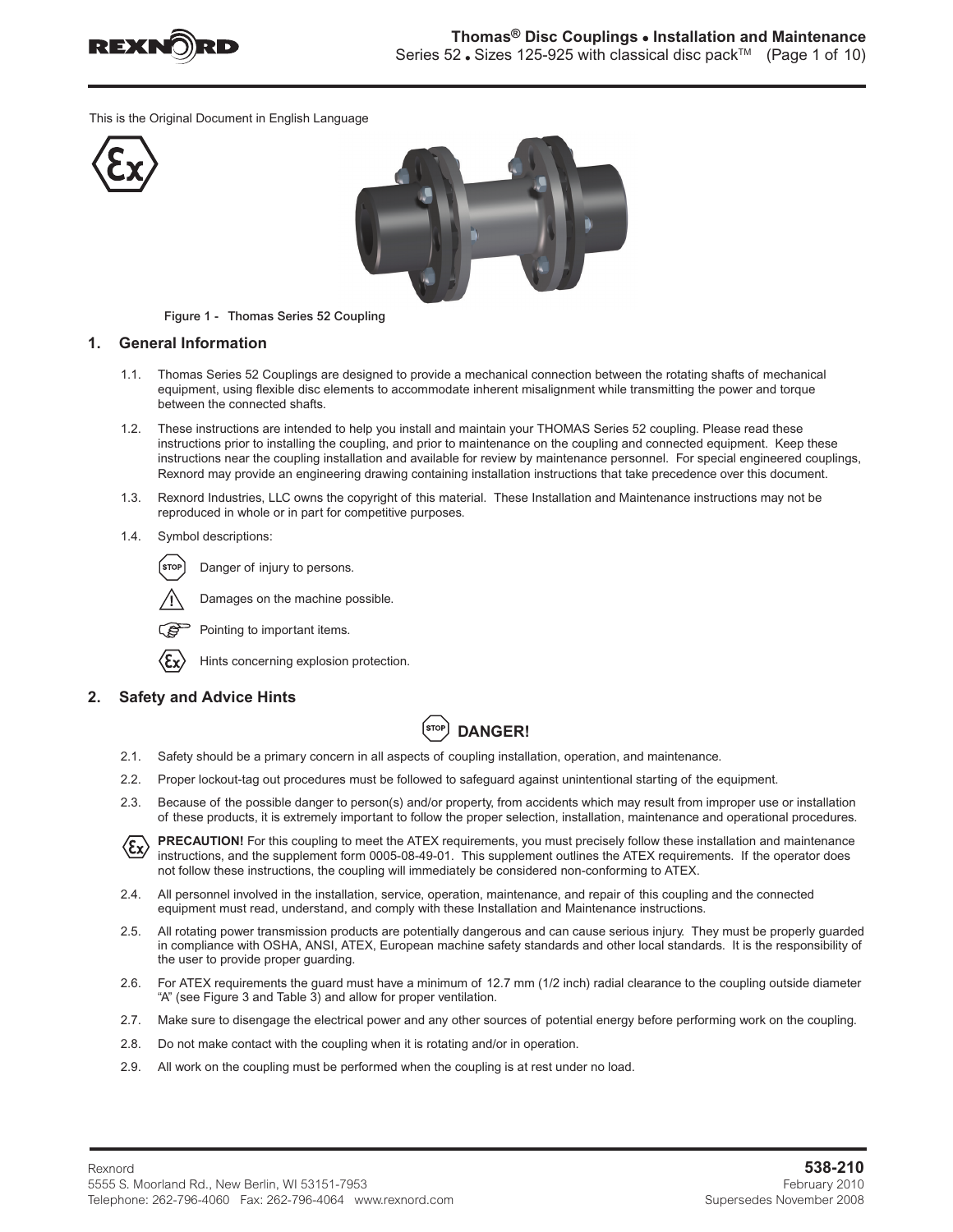

- 2.10. Do not start or jog the motor, engine, or drive system without securing the coupling components. If the equipment is started with only a hub attached, the hub must be properly mounted and ready for operation, with the key and set screw (if included) fastened. When the full coupling assembly is started, all fasteners and hardware must be completely and properly secured. Do not run the coupling with loose fasteners.
- 2.11. The coupling may only be used in accordance with the technical data provided in the Thomas catalog for the Series 52 coupling. Customer modifications and alterations to the coupling are not permissible.

 **CAUTION: Air driven wrenches for assembly are not permitted to avoid the potential of excessive speed and heat build up that may lead to thread damage during assembly.** 

2.12. All spare parts for service or replacement must originate from or be approved by Rexnord Industries, LLC.

#### **3. Components and Part Numbers**



Figure 2 - Thomas Series 52 Coupling Components

Thomas Series 52 couplings may be delivered from the factory assembled or non-assembled. If assembled, the locknuts are not fully tightened. Examine the parts to assure there is no visible damage. If the coupling is assembled, remove the locknuts, bolts, and washers that attach the hubs to the disc packs. Remove both hubs. Leave the disc packs attached to the center member. (The disc pack locknuts will be tightened later to the specifications shown in Table 5 prior to operation.)



Figure 3 - Thomas Series 52 Cross Sectional View of Components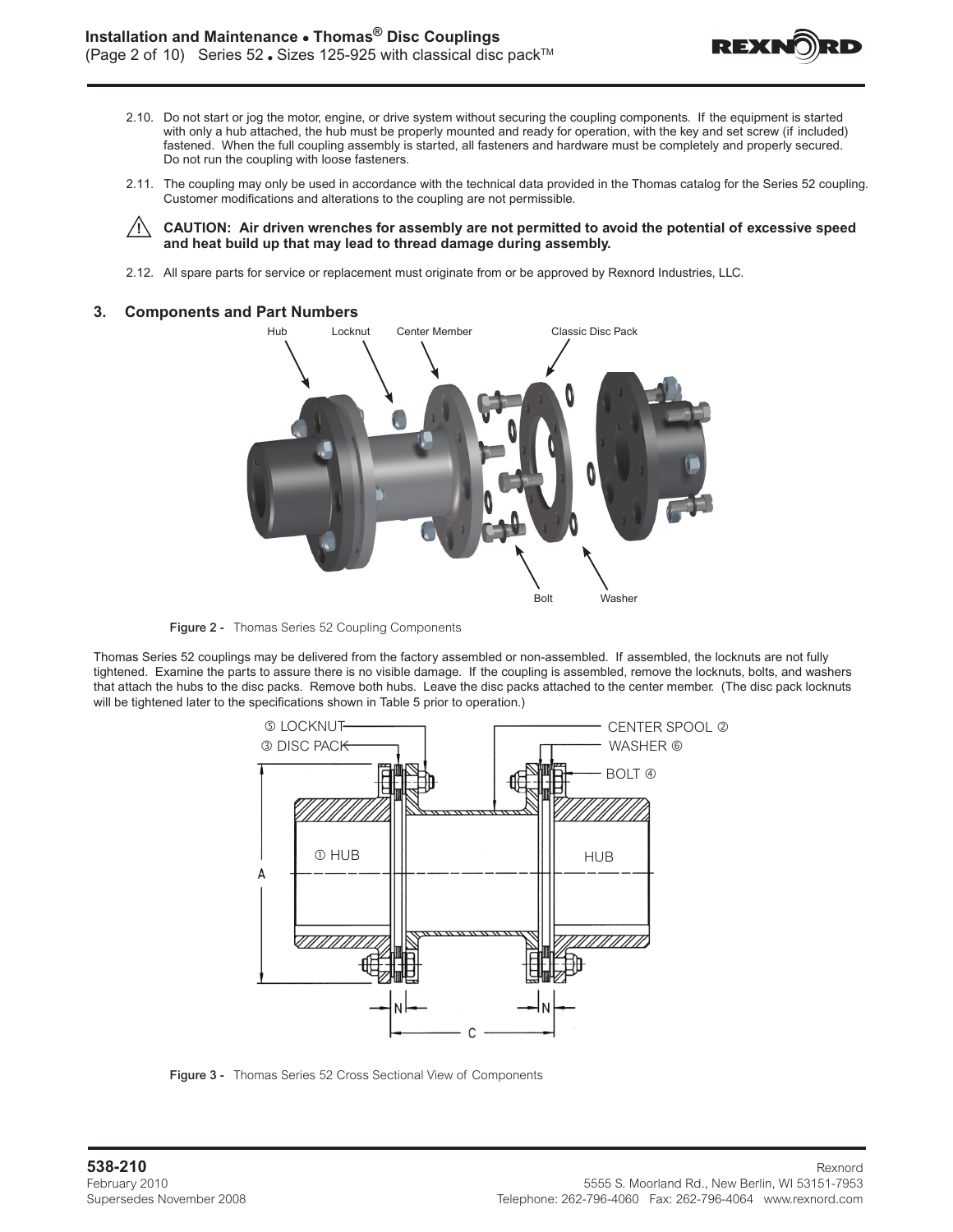

#### **Thomas® Disc Couplings • Installation and Maintenance** Series 52 ⋅ Sizes 125-925 with classical disc pack<sup>™</sup> (Page 3 of 10)

| Table 1 Part Numbers and Quantity Required |                          |          |                  |                           |                          |           |                                 |                |          |                                                                           |                      |
|--------------------------------------------|--------------------------|----------|------------------|---------------------------|--------------------------|-----------|---------------------------------|----------------|----------|---------------------------------------------------------------------------|----------------------|
| Size of<br>Series 52                       | Hub@<br>Rough bored      |          | (1 per Coupling) | Center Spool "C" Length 2 |                          |           | Disc Pack 3<br>(2 per coupling) |                |          | Parts Kit -- Consists of Bolts, Locknuts, and<br>Washers for One Coupling |                      |
| coupling                                   | (Quantity 2)             |          |                  |                           |                          | Tomaloy   | <b>Stainless</b>                | Parts Kit      | Bolts 4  | Locknuts 5                                                                | Washers <sup>6</sup> |
| Part No.                                   |                          | Part No. | inch             | Part No.                  | mm                       | Part No.  | Part No.                        | Part No.**     | Quantity | Quantity                                                                  | Quantity             |
|                                            | 128790<br>125            |          | 4,00             | 567649                    | 100                      | 910618    | 310618                          | 217934         | 8        | 8                                                                         | 16                   |
|                                            |                          | 328791   |                  | 605835                    | 140                      |           |                                 |                |          |                                                                           |                      |
| 162<br>034406                              |                          | 634420   | 5,00             | 050914                    | 100                      | 710663    | 310663                          | 417934         | 12       | 12                                                                        | 24                   |
|                                            |                          |          |                  | 580999                    | 140                      |           |                                 |                |          |                                                                           |                      |
| 200                                        | 234407                   | 734421   | 5,00             | 567652                    | 100                      | 210665    | 710665                          | 617934         | 12       | 12                                                                        | 24                   |
|                                            |                          |          |                  | 567653                    | 140                      |           |                                 |                |          |                                                                           |                      |
|                                            |                          | 834422   | 5,00             | 567654                    | 100                      |           | 610984                          |                |          |                                                                           |                      |
| 225                                        | 434408                   | 934422   | 7,00             | 567655                    | 140                      | 210984    |                                 | 817934         | 16       | 16                                                                        | 32                   |
|                                            |                          |          |                  | 567656                    | 180                      |           |                                 |                |          |                                                                           |                      |
|                                            |                          |          |                  | 592995                    | 250                      |           |                                 |                |          |                                                                           |                      |
| 262                                        | 634409                   | 034423   | 5,00             | 581001                    | 140                      | 010985    | 210985                          | 017934         | 16       | $16*$                                                                     | 32                   |
|                                            |                          | 134423   | 7.00             | 567658                    | 180                      |           |                                 |                |          |                                                                           |                      |
| 312                                        | 834410                   | 234424   | 5,50             | 567659                    | 140                      | 010957    | 210957                          | 001983         | 16       | $16*$                                                                     | 32                   |
|                                            |                          | 334424   | 7.00             | 567660                    | 180                      |           |                                 |                |          |                                                                           |                      |
| 350                                        | 034411                   | 434425   | 6,00             | 585149                    | 180                      | 810952    | 010952                          | 001985         | 16       | 16                                                                        | 32                   |
|                                            |                          | 534425   | 7,00             | 567662                    | 250                      |           |                                 |                |          |                                                                           |                      |
| 375                                        | 234412                   | 634426   | 7,00             | 567663                    | 180                      | 410943    | 610943                          | 001987         | 16       | 16                                                                        | 32                   |
|                                            |                          |          |                  | 582676                    | 250                      |           |                                 |                |          |                                                                           |                      |
| 425                                        | 434413                   | 734427   |                  | 567665                    | 180                      |           |                                 | 001989         | 16       | 16                                                                        | 32                   |
|                                            |                          |          | 7,00             | 567666                    | 250                      | 810986    | 010986                          |                |          |                                                                           |                      |
| 450                                        | 634414                   | 834428   | 7,00             | 567667                    | 180                      | 210987    | 410987                          | 001991         | 16       | $16*$                                                                     | 32                   |
|                                            |                          | 934428   | 8.00             | 567668                    | 250                      |           |                                 |                |          |                                                                           |                      |
| 500                                        | 834415                   | 034429   | 9,00             | ÷,                        |                          | 420735    | 620735                          | 001993         | 16       | $16*$                                                                     | 32                   |
| 550                                        | 034416                   | 134430   | 10,00            | $\sim$                    | $\blacksquare$           | 110962    | 310962                          | 036872         | 16       | $16*$                                                                     | 32                   |
| 600                                        | 234417                   | 234413   | 10,00            | $\overline{\phantom{a}}$  | $\overline{\phantom{a}}$ | 710959    | 910959                          | 001997         | 16       | $16*$                                                                     | 32                   |
| 700                                        | 434418                   | 003125   | 11,00            | $\overline{\phantom{a}}$  | $\overline{\phantom{a}}$ |           | 420803                          |                | 16       | $16*$                                                                     | 32                   |
| 750                                        | 003126                   | 003131   | 11,00            | $\sim$                    | $\blacksquare$           |           | 921021                          | $\blacksquare$ | 16       | $16*$                                                                     | 32                   |
| 800                                        | 582146                   | 016213   | 12,00            | ÷,                        | $\overline{\phantom{a}}$ | Not       | 220851                          | $\blacksquare$ | 16       | $16*$                                                                     | 32                   |
| 850                                        | 589364                   | 016214   | 13,00            | $\overline{\phantom{a}}$  | ÷                        | Available | 020793                          | $\blacksquare$ | 16       | $16*$                                                                     | 32                   |
| 925                                        | 007515                   | 039302   | 14,00            | ÷,                        | $\blacksquare$           |           | 020958                          |                | 16       | 16                                                                        | 32                   |
| 1000                                       | $\overline{\phantom{a}}$ |          | $\sim$           | $\overline{a}$            | $\overline{a}$           | 721034    |                                 | 607667         | 16       | 16                                                                        | 32                   |

\* These locknuts are cadmium plated.

\*\* Use this kit when replacing original Thomas round, conventional disc packs (non- T-pack). For more information on the benefits of the T-pack replacement option, contact Rexnord.

# **4. Hub Mounting**



# **Be sure to disengage the electrical power and any other sources of potential energy before you perform work on the hub and coupling assembly.**

- **CAUTION: When disc type couplings are installed on "sleeve bearing" motor drives, some precautions are necessary. It is important that the coupling be installed as close to its free state (neutral) axial position as possible and that the motor shaft is on its "magnetic center" (normally defined by a scribed line on the shaft). Disc type couplings, with their flexing element(s) comprised of multiple laminated discs or sheets, will act as a spring in the axial direction (exhibiting non-linear restoring forces) and serve to hold the motor rotor on magnetic center during operation and away from the motor's internal thrust stops. The coupling span ordered for the equipment must consider the motor rotor as being positioned on its magnetic center.**
- 4.1. Examine the coupling assembly to insure there is no visible damage.
- 4.2. Clean the hub bores and shafts using lint free cloth. Remove any nicks or burrs.
- 4.3. When assembled, the key(s) should have a close side-to-side fit in the keyway in both the hub and shaft, with a slight clearance over the top of the key.
- **CAUTION: When heating hubs is required, use of an oven is preferred and an open flame is not recommended. If flame heating is considered mandatory, it is important to provide uniform heating to avoid distortion and excessive temperature. A thermal stick (crayon marker) applied to the hub surface will help determine the hub temperature.**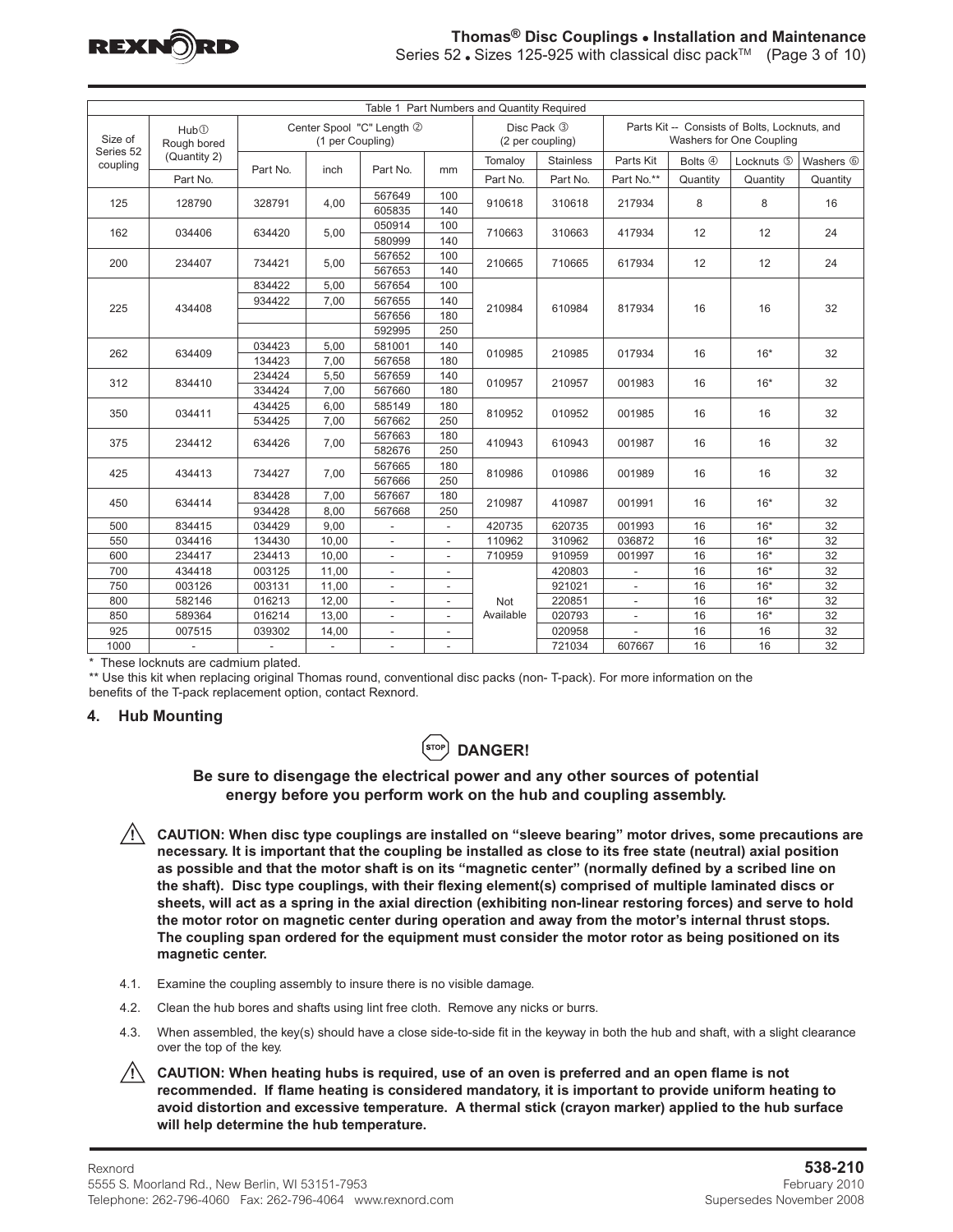

(stop  **DANGER!**

# **Touching hot hubs causes burns. Wear safety gloves to avoid contact with hot surfaces.**

# **5. Straight Bore with Clearance/Slip Fit –**

- 5.1. Install the key(s) in the shaft.
- 5.2. Check to be sure that the set screw(s) in the hub does not protrude into the keyway and/or the bore. If needed, loosen the set screw to provide clearance during assembly.
- 5.3. Slide the hub up the shaft to the desired axial position.
- 5.4. Assemble and tighten the set screw(s), using a calibrated torque wrench, to the values shown in Table 2.

| <b>Table 2 - Set Screw Tightening Torque</b> |       |                                                                    |    |      |            |       |       |    |                          |  |  |
|----------------------------------------------|-------|--------------------------------------------------------------------|----|------|------------|-------|-------|----|--------------------------|--|--|
| <b>Set Screw</b><br><b>Thread Size</b>       |       | <b>Set Screw</b><br><b>Internal Hex Size</b><br><b>Thread Size</b> |    |      |            |       |       |    | <b>Internal Hex Size</b> |  |  |
| inch                                         | Ib-in | Ib-ft                                                              | Nm | inch | inch       | Ib-in | Ib-ft | Nm | inch                     |  |  |
| $1/4 - 20$                                   | 66    | 6                                                                  |    | 1/8  | $3/8 - 16$ | 240   | 20    | 27 | 3/16                     |  |  |
| $1/4 - 28$                                   | 76    | 6                                                                  | 9  | 1/8  | $3/8 - 24$ | 276   | 23    | 31 | 3/16                     |  |  |
| $5/16 - 18$                                  | 132   | 11                                                                 | 15 | 5/32 | $1/2 - 13$ | 600   | 50    | 68 | 1/4                      |  |  |
| $5/16 - 24$                                  | 144   | 12                                                                 | 16 | 5/32 | $1/2 - 20$ | 660   | 55    | 75 | 1/4                      |  |  |

**ATTENTION!** Never use two set screws with one on top of the other in the same tapped hole.

#### **6. Straight Bore with Interference Fit –**

- 6.1. Accurately measure the bore and shaft diameters to assure proper fit.
- 6.2. Install the key(s) in the shaft.
- 6.3. Heat the hub in an oven until the bore is sufficiently larger than the shaft.
- 6.4. 350°F (177°C) is usually sufficient for carbon steel hubs. Do not exceed 500°F (260°C).
- 6.5. Higher temperatures may be required for higher interference fit levels where alloy steel hubs may be encountered. A general rule to consider is that for every 160°F increase in temperature, steel will expand 0.001 inch for every inch of shaft diameter (or .029 mm/100°C). When calculating temperatures, also consider additional expansion to provide clearance and allow for a loss of heat and subsequent shrinkage during the handling process.
- 6.6. With the hub expanded, install it quickly on the shaft to the desired axial position. A pre-set axial stop device can be helpful.

#### **7. Taper Bore –**

- 7.1. Check for acceptable contact pattern between the hub and the shaft.
- 7.2. Put the hub on the shaft, keeping the keyways (if existing) aligned.
- 7.3. Lightly tap the face of the hub with a soft mallet. The resultant position will provide a starting point for the hub axial draw up.
- 7.4. Use a depth micrometer to measure the distance from the shaft end to the hub face, as shown in Figure 4. Record the dimension.



Figure 4 - Shaft end to hub face measurement example. Figure 5 - Dial indicator placement for axial draw



measurement example.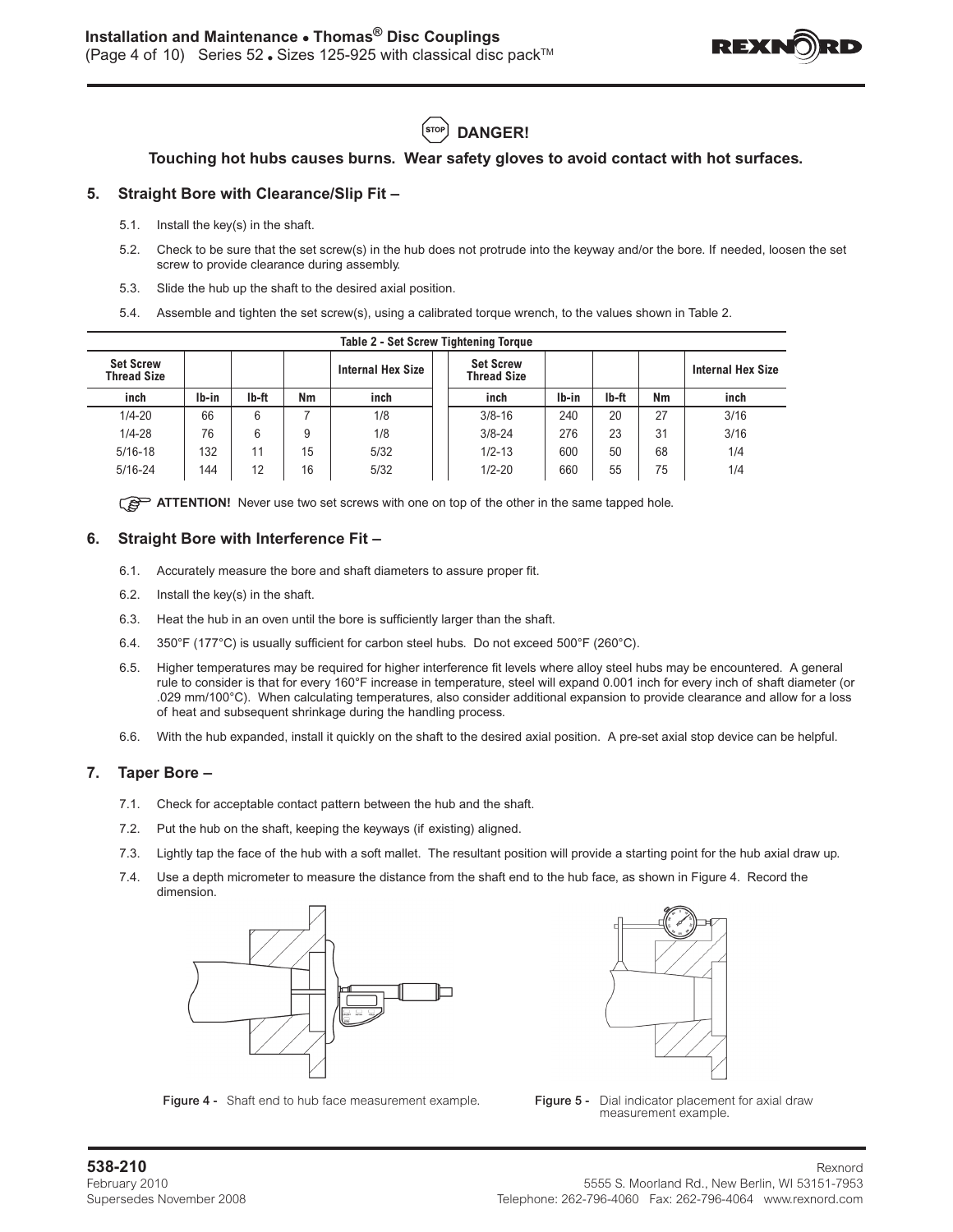

- 7.5. Mount a dial indicator to read axial hub advancement, as shown in Figure 5. Alternatively, the indicator can be positioned to contact the end of the hub. Set the indicator to "zero".
- 7.6. Remove the hub and install the key(s) in the shaft.
- 7.7. Heat the hub in an oven until the bore is sufficiently larger than the shaft.
- 7.8. 350°F (177°C) is usually sufficient for carbon steel hubs. Do not exceed 500°F (260°C).
- 7.9. Higher temperatures may be required for higher interference fit levels where alloy steel hubs may be encountered. A general rule to consider is that for every 160°F increase in temperature, steel will expand 0.001 inch for every inch of shaft diameter (or .029 mm/100°C). When calculating temperatures, also consider additional expansion to provide clearance and allow for a loss of heat and subsequent shrinkage during the handling process.
- 7.10. With the hub expanded, install it quickly on the shaft to the "zero" set point. Continue to advance the hub up the taper to the desired axial position, as defined by Rexnord's customer. Use the indicator as a guide only. A pre-set axial stop device can be helpful.
- 7.11. Inspect the assembly to verify that the hub is properly positioned. Consult Rexnord if necessary.
- 7.12. Install any hub axial retention device (if any) in accordance with the equipment manufacturer's specifications.

#### **8. Shaft Alignment –**

- 8.1. Move the equipment into place.
- **ATTENTION!** Soft Foot The equipment must rest flat on its base. If one or more feet of the machine are shorter, longer, or angled in some way to prevent uniform contact (a condition commonly known as "soft foot") it must now be corrected.
- **ATTENTION!** To improve the life of the coupling, the shafts must be aligned to minimize deflection of the flexing elements. Shaft alignment is required in the axial, parallel, and angular directions, with each of these values not to exceed the recommended installation limits shown in Table 3. Shaft alignment can be measured using various established methods, including Laser Alignment, Reverse Dial Indicator, and Rim and Face. Refer to Rexnord bulletin 538-214 "Coupling Alignment Fundamentals" for instructions regarding shaft alignment.
- 8.2. Move the connected equipment to achieve acceptable alignment. When properly aligned, the disc packs will be centered and approximately parallel to their mating flange faces and the flexing elements will have little visible waviness when viewed from the side.
- 8.3. Table 3 shows recommended installation limits for Parallel, Angular, and Axial alignment.
- 8.4. The "Parallel Misalignment" value (P) is the offset between the centers of the hubs, as shown in Figure 6.
- 8.5. When Parallel Offset is measured by rotating the hubs in unison with dial indicators as shown in Figure 7, the total indicated reading (TIR) should be divided by (2) to calculate "P".
- 8.6. It should be noted that parallel offset measured on the hub surfaces includes misalignment of the equipment shafting plus any variation (TIR) in the hubs. This may be helpful to consider during problem solving for alignment difficulties.
- 8.7. The "Angular Misalignment" value is the maximum difference between the measurements X and Y taken at opposite ends of the hub flanges, as shown in Figure 8.
- 8.8. These dimensions are suggested for initial installation. Additional capacity is available to compensate for thermal and structural equipment movement.



Figure 6 - Parallel Offset Misalignment. **Figure 7 - Parallel Offset** Figure 8 - Angular





Misalignment. (TIR) Measurement.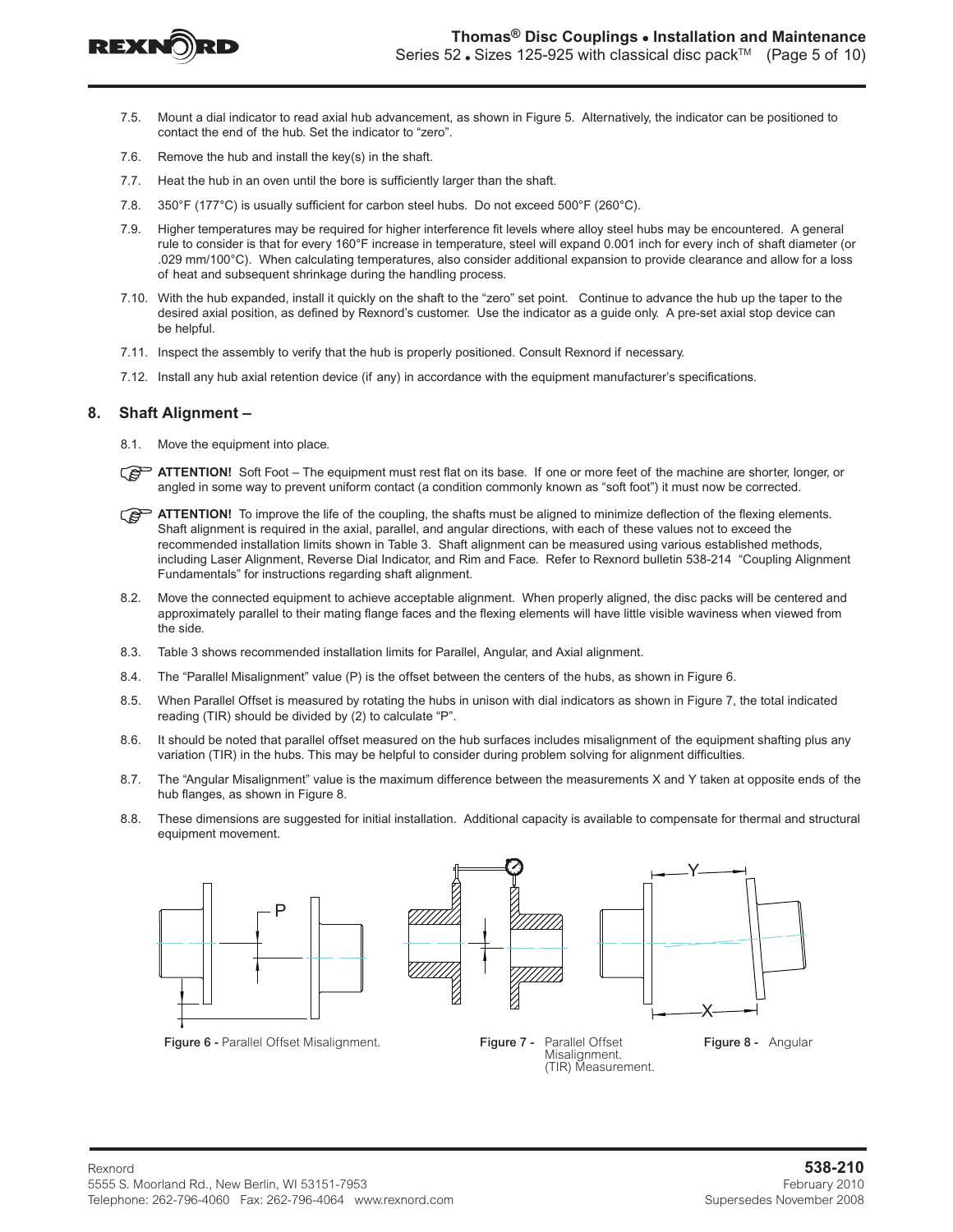

|                           |       |       |               |                                              |                                        | Table 3 Installation Alignment Values                       |                  |                                      |            |                              |                |                                 |  |  |
|---------------------------|-------|-------|---------------|----------------------------------------------|----------------------------------------|-------------------------------------------------------------|------------------|--------------------------------------|------------|------------------------------|----------------|---------------------------------|--|--|
|                           |       |       |               |                                              |                                        |                                                             |                  | Recommended Installation Limits **** |            |                              |                |                                 |  |  |
|                           |       |       |               |                                              | Maximum Coupling Parallel Misalignment |                                                             |                  |                                      |            |                              |                |                                 |  |  |
| Series 52                 |       |       |               |                                              |                                        |                                                             |                  |                                      |            | Angular Misalign-            | Axial Hub Gap  |                                 |  |  |
| "A" Dimension<br>Coupling |       |       | "C" Dimension |                                              |                                        | Maximum Measurement Between Hubs Defined in one of two ways |                  |                                      |            | ment Between<br>Hubs Maximum |                | Tolerance from "C"<br>Dimension |  |  |
|                           |       |       |               | Parallel Alignment<br>Parallel Offset "P" ** |                                        |                                                             |                  | $(X-Y)$ ***                          |            | $+/-$                        |                |                                 |  |  |
|                           |       |       |               |                                              |                                        | Total Indicator Reading (TIR)*                              |                  |                                      |            |                              |                |                                 |  |  |
| Size                      | Inch  | mm    | Inch          | mm                                           | Inch                                   | mm                                                          | Inch             | mm                                   | Inch<br>mm |                              | Inch           | mm                              |  |  |
|                           |       |       | 3,94          | 100,0                                        | 0,0039                                 | 0, 10                                                       | 0,0020           | 0,05                                 |            |                              |                |                                 |  |  |
| 125<br>3,69               |       | 93,7  | 4,00          | 101,6                                        | 0,0040                                 | 0, 10                                                       | 0,0020           | 0,05                                 | 0,004      | 0, 10                        | 0,018          | 0,46                            |  |  |
|                           |       |       | 5,51          | 140,0                                        | 0,0055                                 | 0,14                                                        | 0,0028           | 0,07                                 |            |                              |                |                                 |  |  |
|                           |       |       | 3,94          | 100,0                                        | 0,0039                                 | 0,10                                                        | 0,0020           | 0,05                                 |            |                              |                |                                 |  |  |
| 162<br>4,34               |       | 110.2 | 5,00          | 127,0                                        | 0,0050                                 | 0,13                                                        | 0,0025           | 0,06                                 | 0.004      | 0.10                         | 0,018          | 0,46                            |  |  |
|                           |       |       | 5,51          | 140,0                                        | 0.0055                                 | 0,14                                                        | 0,0028           | 0,07                                 |            |                              |                |                                 |  |  |
|                           |       |       | 7,09          | 180,0                                        | 0,0071                                 | 0, 18                                                       | 0,0035           | 0,09                                 |            |                              |                |                                 |  |  |
|                           |       |       | 3,94          | 100,0                                        | 0,0039                                 | 0,10                                                        | 0,0020           | 0,05                                 |            |                              |                |                                 |  |  |
|                           |       |       | 5,00          | 127,0                                        | 0,0050                                 | 0, 13                                                       | 0,0025           | 0,06                                 |            |                              |                |                                 |  |  |
| 200                       | 5,44  | 138,2 | 5,51          | 140,0                                        | 0,0055                                 | 0,14                                                        | 0,0028           | 0,07                                 | 0,005      | 0,13                         | 0,018          | 0,46                            |  |  |
|                           |       |       | 7,09          | 180,0                                        | 0,0071                                 | 0, 18                                                       | 0,0035           | 0,09                                 |            |                              |                |                                 |  |  |
|                           |       |       | 9,84          | 250,0                                        | 0,0098                                 | 0,25                                                        | 0,0049           | 0, 13                                |            |                              |                |                                 |  |  |
|                           |       |       | 3,94          | 100,0                                        | 0,0039                                 | 0, 10                                                       | 0,0020           | 0,05                                 |            |                              |                |                                 |  |  |
|                           |       |       | 5,00          | 127,0                                        | 0,0050                                 | 0, 13                                                       | 0,0025           | 0,06                                 |            |                              |                |                                 |  |  |
|                           |       |       | 5,51          | 140,0                                        | 0.0055                                 | 0,14                                                        | 0,0028           | 0,07                                 |            | 0, 15                        |                |                                 |  |  |
| 225                       | 5,69  | 144,5 | 7,00          | 177,8                                        | 0,0070                                 | 0,18                                                        | 0,0035           | 0,09                                 | 0,006      |                              | 0,018          | 0,46                            |  |  |
|                           |       |       | 7,09          | 180,0                                        | 0,0071                                 | 0,18                                                        | 0,0035           | 0,09                                 |            |                              |                |                                 |  |  |
|                           |       |       | 9,84          | 250,0                                        | 0,0098                                 | 0,25                                                        | 0,0049           | 0, 13                                |            |                              |                |                                 |  |  |
|                           |       |       | 5,00          | 127,0                                        | 0,0050                                 | 0,13                                                        | 0,0025           | 0,06                                 |            |                              |                |                                 |  |  |
|                           |       | 168,1 | 5,51          | 140,0                                        | 0,0055                                 | 0,14                                                        | 0,0028           | 0,07                                 | 0,007      |                              |                |                                 |  |  |
| 262<br>6,62               |       |       | 7,00          | 177,8                                        | 0,0070                                 | 0,18                                                        | 0,0035           | 0,09                                 |            | 0,18                         | 0,022<br>0,026 | 0,55                            |  |  |
|                           |       |       | 7,09          | 180,0                                        | 0,0071                                 | 0,18                                                        | 0,0035           | 0,09                                 |            |                              |                |                                 |  |  |
|                           |       |       | 9,84          | 250,0                                        | 0,0098                                 | 0,25                                                        | 0,0049           | 0,13                                 |            |                              |                |                                 |  |  |
|                           |       |       | 5,50          | 139,7                                        | 0,0055                                 | 0,14                                                        | 0,0028           | 0,07                                 |            |                              |                |                                 |  |  |
|                           |       | 198,4 | 5,51          | 140,0                                        | 0,0055                                 | 0,14                                                        | 0,0028           | 0,07                                 | 0,008      |                              |                |                                 |  |  |
| 312                       | 7,81  |       | 7,00          | 177,8                                        | 0,0070                                 | 0,18                                                        | 0,0035           | 0,09                                 |            | 0,20                         |                | 0,65                            |  |  |
|                           |       |       | 7,09          | 180,0                                        | 0,0071                                 | 0,18                                                        | 0,0035           | 0,09                                 |            |                              |                |                                 |  |  |
|                           |       |       | 9,84          | 250,0                                        | 0,0098                                 | 0,25                                                        | 0,0049           | 0, 13                                |            |                              |                |                                 |  |  |
|                           |       |       | 6,00          | 152,4                                        | 0,0060                                 | 0, 15                                                       | 0,0030           | 0,08                                 |            |                              |                |                                 |  |  |
|                           |       | 220,7 | 7,00          | 177,8                                        | 0,0070                                 | 0,18                                                        | 0,0035           | 0,09                                 |            |                              |                | 0,71                            |  |  |
| 350                       | 8,69  |       | 7,09          | 180,0                                        | 0,0071                                 | 0,18                                                        | 0,0035           | 0,09                                 | 0,009      | 0,23                         | 0,028          |                                 |  |  |
|                           |       |       | 9,84          | 250,0                                        | 0,0098                                 | 0,25                                                        | 0,0049           | 0,13                                 |            |                              |                |                                 |  |  |
|                           |       |       | 7,00          | 177,8                                        | 0,0070                                 | 0,18                                                        | 0,0035           | 0,09                                 |            |                              |                |                                 |  |  |
| 375                       | 9,69  | 246,1 | 7,09          | 180,0                                        | 0,0071                                 | 0,18                                                        | 0,0035           | 0,09                                 | 0,010      | 0,25                         | 0,031          | 0,79                            |  |  |
|                           |       |       | 9,84          | 250,0                                        | 0,0098                                 | 0,25                                                        | 0,0049           | 0,13                                 |            |                              |                |                                 |  |  |
|                           |       |       | 7,00          | 177,8                                        | 0,0070                                 | 0,18                                                        | 0,0035           | 0,09                                 |            |                              |                |                                 |  |  |
| 425                       | 10,50 | 266,7 | 7,09          | 180,0                                        | 0,0071                                 | 0,18                                                        | 0,0035           | 0,09                                 | 0,011      | 0,28                         | 0,034          | 0,85                            |  |  |
|                           |       |       | 9,84          | 250,0                                        | 0,0098                                 | 0,25                                                        | 0,0049           | 0,13                                 |            |                              |                |                                 |  |  |
|                           |       |       | 7,00          | 177,8                                        | 0,0070                                 | 0,18                                                        | 0,0035           | 0,09                                 |            |                              |                |                                 |  |  |
|                           |       |       | 7,09          | 180,0                                        | 0,0071                                 | 0, 18                                                       | 0,0035           | 0,09                                 |            |                              |                |                                 |  |  |
| 450                       | 11,31 | 287,3 | 8,00          | 203,2                                        | 0,0080                                 | 0,20                                                        | 0,0040           | 0, 10                                | 0,012      | 0,30                         | 0,036          | 0,91                            |  |  |
|                           |       |       |               |                                              |                                        | 0,25                                                        |                  | 0, 13                                |            |                              |                |                                 |  |  |
|                           |       |       | 9,84          | 250,0                                        | 0,0098                                 |                                                             | 0,0049           |                                      |            |                              |                |                                 |  |  |
|                           |       |       | 7,09          | 180,0                                        | 0,0071                                 | 0,18                                                        | 0,0035<br>0,0045 | 0,09                                 |            |                              |                |                                 |  |  |
| 500                       | 12,88 | 327,2 | 9,00          | 228,6                                        | 0,0090                                 | 0,23                                                        |                  | 0,11                                 | 0,012      | 0,30                         | 0,041          | 1,04                            |  |  |
|                           |       |       | 9,84          | 250                                          | 0,0098                                 | 0,25                                                        | 0,0049           | 0,13                                 |            |                              |                |                                 |  |  |
| 550                       | 14,44 | 366,8 | 9,84          | 250                                          | 0,0098                                 | 0,25                                                        | 0,0049           | 0,13                                 | 0,014      | 0,36                         | 0,046          | 1,17                            |  |  |
|                           |       |       | 10,00         | 254,0                                        | 0,0100                                 | 0,25                                                        | 0,0050           | 0, 13                                |            |                              |                |                                 |  |  |
| 600                       | 16,00 | 406,4 | 10,00         | 254,0                                        | 0,0100                                 | 0,25                                                        | 0,0050           | 0,13                                 | 0,016      | 0,41                         | 0,051          | 1,30                            |  |  |
| 700                       | 18,25 | 463,6 | 11,00         | 279,4                                        | 0,0110                                 | 0,28                                                        | 0,0055           | 0,14                                 | 0,018      | 0,46                         | 0,058          | 1,46                            |  |  |
| 750                       | 19,81 | 503,2 | 11,00         | 279,4                                        | 0,0110                                 | 0,28                                                        | 0,0055           | 0,14                                 | 0,020      | 0,51                         | 0,063          | 1,59                            |  |  |
| 800                       | 21,50 | 546,1 | 12,00         | 304,8                                        | 0,0120                                 | 0,30                                                        | 0,0060<br>0,0065 | 0, 15                                | 0,022      | 0,56                         | 0,068          | 1,73                            |  |  |
| 850                       | 23,00 | 584,2 | 13,00         | 330,2                                        | 0,0130                                 | 0,33                                                        |                  | 0,17                                 | 0,023      | 0,58                         | 0,072          | 1,83                            |  |  |
| 925                       | 25,00 | 635,0 | 14,00         | 355,6                                        | 0,0140                                 | 0,36                                                        | 0,0070           | 0,18                                 | 0,025      | 0,64                         | 0,078          | 1,98                            |  |  |

\* Parallel misalignment measured by rotating the hubs with a dial indicator on the outside hub diameter will result in a maximum Total-Indicated-Reading of 0.001 inch per inch of "C" dimension (or 0.001 mm per mm of "C" dimension). For non-standard "C" dimensions, multiply "C" x 0.001 to calculate the TIR.

\*\* Parallel offest "P" is equivalent to one-half of the TIR measurement using dial indicators.

\*\*\* Subtract Measurement Y from Measurement X to obtain Angular Misalignment dimension.

\*\*\*\* During installation and/or operation, do not exceed the maximum misalignment capacity of 1/3°per disc pack.

Refer to Rexnord Bulletin 538-214 "Coupling Alignment Fundamentals" for more details regarding alignment methods and procedures.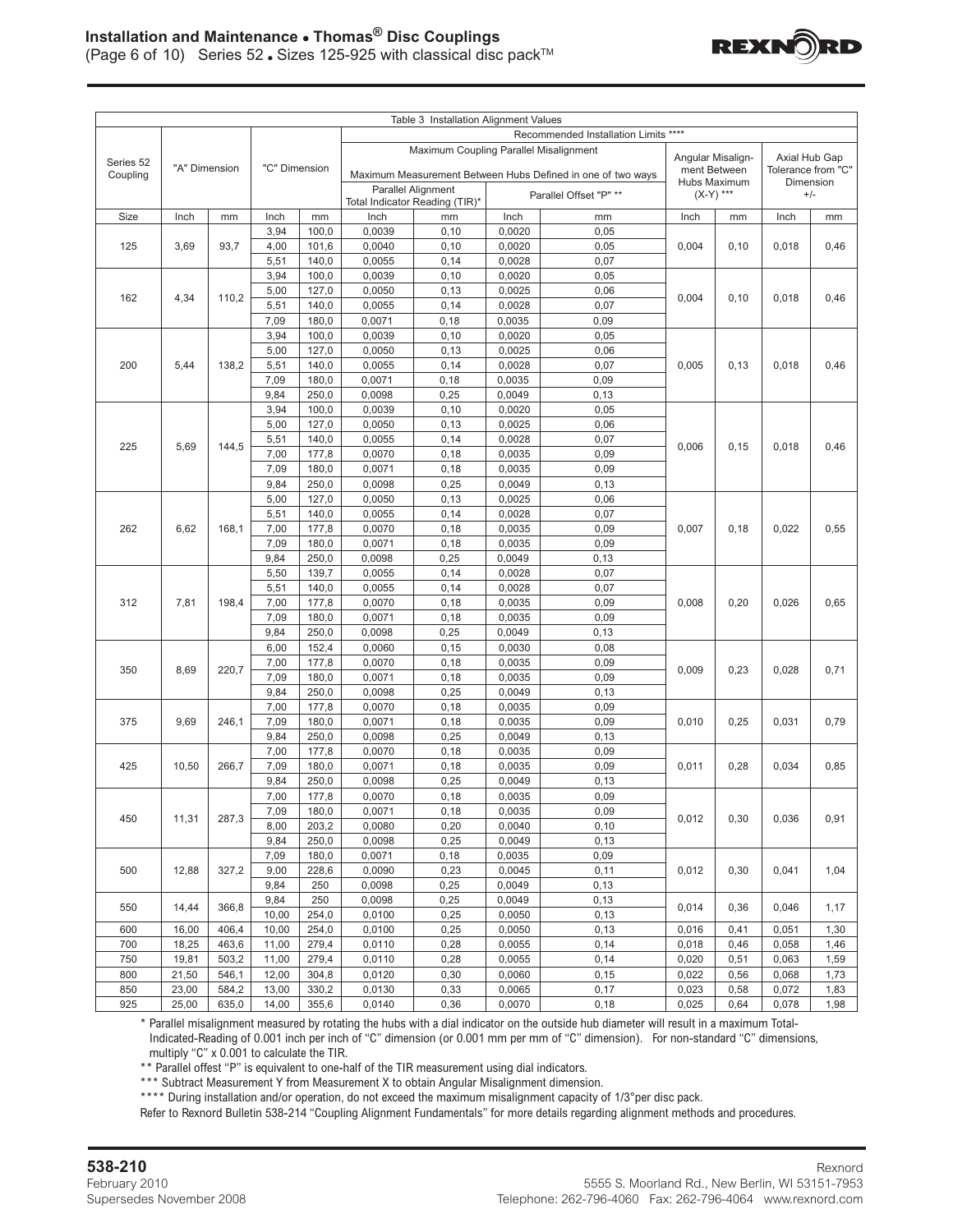

# **9. Final Assembly –**

9.1. Verify that the hubs have been mounted to provide the correct "C" dimension shown in Figure 9 and defined in Table 1. The "C" dimension is the distance measured between the faces of the two mounted hub flanges.



Figure 9 - Mounting Hubs on Shafts

- 9.2. If the coupling arrived assembled, the disc packs are still attached to the center member. Remove the locknuts, bolts, and washers that attach the disc packs to the center member.
- 9.3. For reference during assembly, measure and record the compressed thickness of the compressed disc pack "S" (as shown in Figure 10) by using a micrometer or caliper positioned midway between the OD and ID and between two adjacent holes.



Figure 10 - Bolt, Washers, Locknuts and Disc pack assembly

- 9.4. With the hubs mounted, put the center member into place between the two hubs.
- **CAUTION: Care should be taken when handling the center member as the tubular section can be damaged. Support the center member at both ends on wood blocks, with nylon straps from a hoist, or some convenient way. It may be helpful to support the end that is not being worked on with bolts through the center member flange bolt holes.**



**When handling the coupling, components may sometimes slip and fall. To prevent loss of fingers or injury do not insert fingers into any fastener holes.**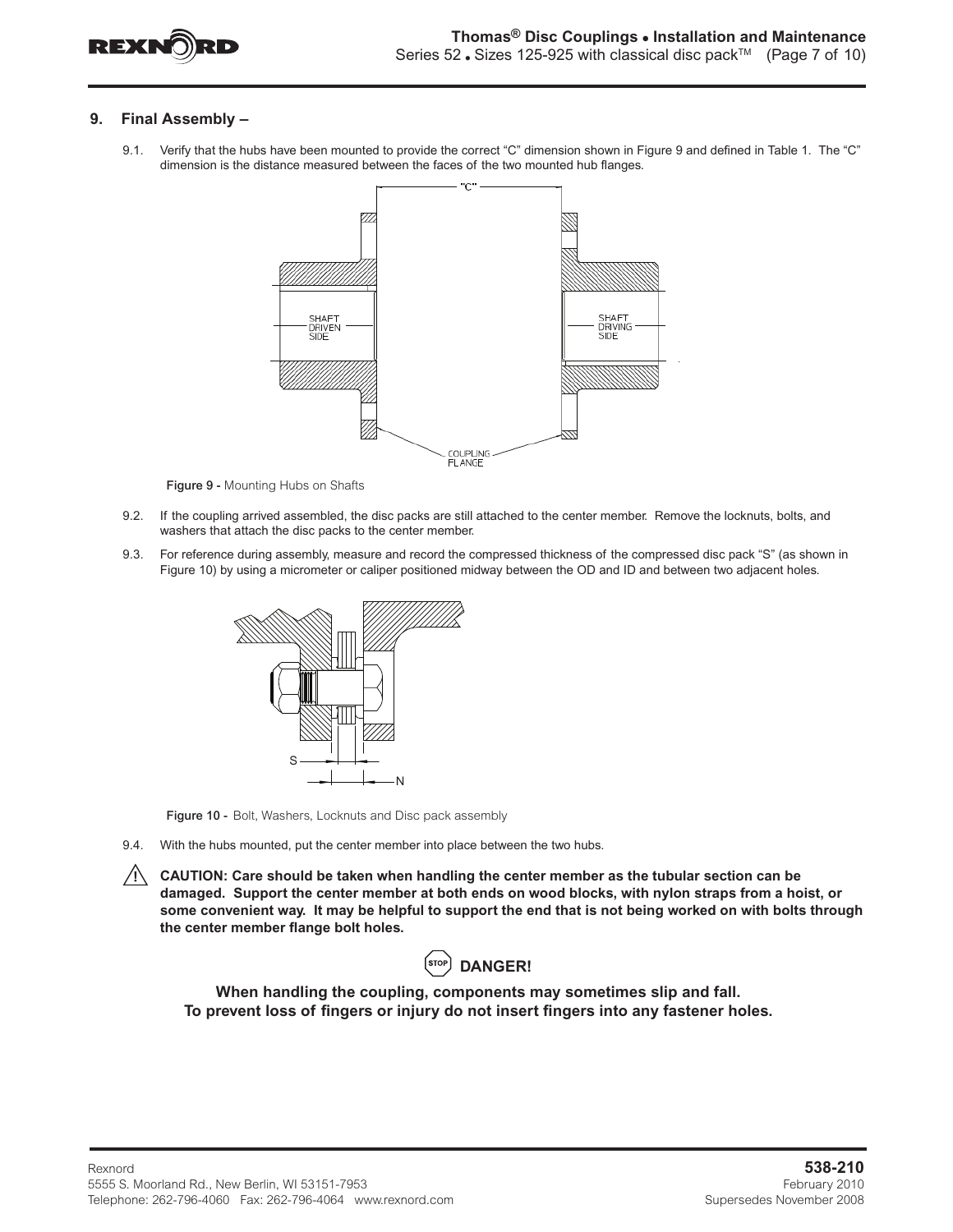





9.5. Place a loose washer on a bolt, with the flat side of the washer facing the bolt hex head. This will properly position the side of the washer with the radius facing the disc pack, as shown in Figure 11.

#### $\sqrt{N}$  **CAUTION: It is important that the radius side of the washer must always be against the disc pack.**

- 9.6. Hold the disc pack in one hand and slip it down between the two flanges so that the bushing heads in the disc pack line up with the bolt holes in the flanges as shown in Figure 1 and Figure 11.
- 9.7. Install the disc pack by rotating the hub or center member so that the hub bolt holes line up with the center member flange clearance holes. Align any match marks, if existing.
- 9.8. Insert a bolt and washer through the clearance hole in one flange, through the disc pack bushing, and through the bolt hole of the opposite flange. Make sure all parts are positioned on the body ground diameter of the bolt.
- 9.9. Lubricate the bolt threads with clean motor oil, and install a locknut onto the bolt, but do not tighten it at this time.
- **ATTENTION!** All bolt threads must be lubricated prior to assembly. A clean motor oil is recommended. Do not use lubricants containing molybdenum disulfide or greases, unless otherwise noted (see Table 5, Footnote 3 regarding stainless fasteners).
- 9.10. Pivot the disc pack around until the bushing heads are aligned with the rest of the bolt holes.
- 9.11. Place a loose washer on each remaining bolt and install the bolts through the clearance holes, through the disc pack bushings, and through the flange bolt holes.
- 9.12. The last bolt may offer slight resistance and require light tapping on the head of the bolt to insert it through the disc pack and flange bolt hole.
- 9.13. Slightly tighten all locknuts using an alternating progressive pattern making sure the disc pack is not distorted and all the bolts are fully seated.
- 9.14. Proceed to the other end of the coupling. Remove the support bolts, if used, and continue to support the center member. Repeat these installation steps to install the second disc pack.
- 9.15. The disc packs, when installed, should be centered and parallel with the mating flanges. The disc surface should never be in direct contact with the flange or the bolt head.
- 9.16. As an assembly and alignment check, measure the distance "N" between the flanges of the hub and the center spool at each end, as shown in Figure 3 and Figure 10. Dimension "N" should be measured at four (4) positions equally spaced around the circumference of the disc pack gap (at top, bottom, and side positions) at each end.
	- Calculate the "N<sub>average</sub>" value at each end by adding the measurements and dividing by 4.
	- $N_{average} = (N1 + N2 + N3 + N4) / 4$
	- $N_{\text{average}}$  should be between the minimum and maximum values shown in Table 4.
	- If the N<sub>averang</sub> value is outside of these specifications, use a more precise measurement method to verify an acceptable gap, by first measuring the thickness of the disc pack "S" as shown in Figure 10. The discs should be tightly compressed during the measurement. Calculate "G" by subtracting "S" from N<sub>average</sub>.
		- $G = N_{average} S$
		- G should be between the minimum and maximum values shown in Table 4 for allowable G values.
	- Calculate the Angular Misalignment at each end by subtracting the smallest (minimum) N value from the largest (maximum) N value. The Angular Misalignment should be less than the maximum value shown in Table 4.
		- Angular Misalignment =  $(N_{maximum} N_{minimum})$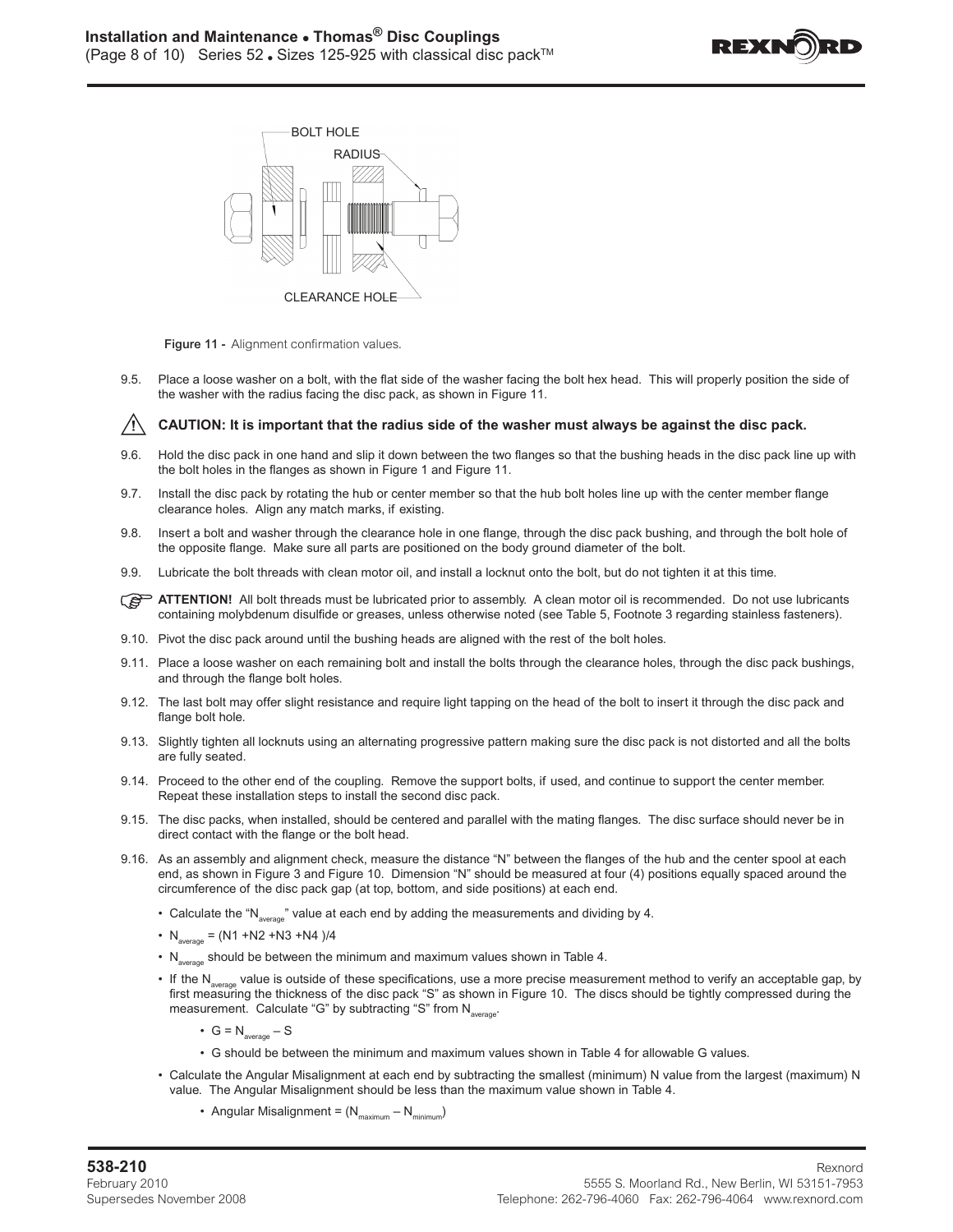

| Series 52 . Sizes 125-925 with classical disc pack™ (Page 9 of 10) |
|--------------------------------------------------------------------|
|                                                                    |

| Table 4 - Alignment Check Values |                       |       |       |                                                    |       |       |                                                                                               |                                           |       |       |       |       |
|----------------------------------|-----------------------|-------|-------|----------------------------------------------------|-------|-------|-----------------------------------------------------------------------------------------------|-------------------------------------------|-------|-------|-------|-------|
| Series 52<br>coupling            | "A" dimension<br>size |       |       | Dimension "N"<br>Allowable Range for "N average" * |       |       | Maximum Allowable Coupling<br>Angular Misalignment per disc pack<br>(N maximum)-(n minimum)** | Allowable Range for<br>G=(N average)-S*** |       |       |       |       |
|                                  |                       |       | Min   | Max                                                | Min   | Max   | <b>Maximum Capacity</b>                                                                       | Min                                       | Max   | Min   | Max   |       |
|                                  | inch                  | mm    | inch  | inch                                               | mm    | mm    | inch                                                                                          | mm                                        | inch  | inch  | mm    | mm    |
| 125                              | 3,69                  | 93.7  | 0,264 | 0.282                                              | 6,71  | 7,16  | 0,021                                                                                         | 0,55                                      | 0,115 | 0.133 | 2,92  | 3,38  |
| 162                              | 4,34                  | 110.2 | 0,281 | 0.299                                              | 7,12  | 7,58  | 0,025                                                                                         | 0.64                                      | 0,115 | 0,133 | 2,92  | 3,38  |
| 200                              | 5,44                  | 138.2 | 0,356 | 0.374                                              | 9,03  | 9,49  | 0,032                                                                                         | 0,80                                      | 0,175 | 0,193 | 4,45  | 4,90  |
| 225                              | 5.69                  | 144.5 | 0.354 | 0.372                                              | 8,99  | 9,45  | 0.033                                                                                         | 0.84                                      | 0,175 | 0.193 | 4,45  | 4,90  |
| 262                              | 6,63                  | 168,4 | 0,463 | 0.484                                              | 11,76 | 12,29 | 0,039                                                                                         | 0,98                                      | 0,239 | 0,261 | 6,07  | 6,63  |
| 312                              | 7,81                  | 198,4 | 0,491 | 0,516                                              | 12,47 | 13,11 | 0,045                                                                                         | 1,15                                      | 0,237 | 0,263 | 6,02  | 6,68  |
| 350                              | 8,69                  | 220,7 | 0,522 | 0.550                                              | 13,26 | 13,97 | 0,051                                                                                         | 1,28                                      | 0,236 | 0.264 | 5,99  | 6,71  |
| 375                              | 9.69                  | 246.1 | 0.575 | 0.606                                              | 14,61 | 15.39 | 0,056                                                                                         | 1,43                                      | 0,235 | 0.266 | 5,97  | 6.76  |
| 425                              | 10,50                 | 266,7 | 0,606 | 0,639                                              | 15,39 | 16,23 | 0,061                                                                                         | 1,55                                      | 0,233 | 0,267 | 5,92  | 6,78  |
| 450                              | 11.31                 | 287.3 | 0.696 | 0.732                                              | 17,68 | 18,59 | 0,066                                                                                         | 1,67                                      | 0,294 | 0.330 | 7,47  | 8,38  |
| 500                              | 12,88                 | 327,2 | 0,757 | 0,798                                              | 19,23 | 20,27 | 0,075                                                                                         | 1,90                                      | 0,292 | 0,333 | 7,42  | 8,46  |
| 550                              | 14,44                 | 366.8 | 0.890 | 0.936                                              | 22,61 | 23,77 | 0,084                                                                                         | 2,13                                      | 0,353 | 0.399 | 8,97  | 10,13 |
| 600                              | 16.00                 | 406.4 | 0,941 | 0.992                                              | 23,90 | 25,20 | 0,093                                                                                         | 2,36                                      | 0,351 | 0.402 | 8,92  | 10,21 |
| 700                              | 18,25                 | 463,6 | 1,171 | 1,228                                              | 29,74 | 31,19 | 0,106                                                                                         | 2,70                                      | 0,471 | 0,529 | 11,96 | 13,44 |
| 750                              | 19,81                 | 503,2 | 1,222 | 1,284                                              | 31,04 | 32,61 | 0,115                                                                                         | 2,93                                      | 0,469 | 0,531 | 11,91 | 13,49 |
| 800                              | 21,50                 | 546,1 | 1,301 | 1.369                                              | 33,05 | 34.77 | 0,125                                                                                         | 3,18                                      | 0,466 | 0.534 | 11,84 | 13,56 |
| 850                              | 23,00                 | 584,2 | 1,365 | 1,437                                              | 34,67 | 36,50 | 0,134                                                                                         | 3,40                                      | 0,464 | 0,536 | 11,79 | 13,61 |
| 925                              | 25.00                 | 635.0 | 1.460 | 1.538                                              | 37.08 | 39.07 | 0.145                                                                                         | 3.69                                      | 0.461 | 0.539 | 11.71 | 13,69 |

\* "N average" is the average of four dimensions measuring the gap at four positions equally spaced around the circumference of the disc pack (at top, bottom, and side positions, or otherwise stated as 0°, 90°, 180°, and 270°).

At each end, subtract the minimum N measurement from the maximum N measurement. The calculated value allows a maximum of 1/3° angular misalignment at each end.

\*\*\* G = (N average) - S, where S = measured thickness of stack of disc pack laminates (when tightly compressed).

Refer to Rexnord Bulletin 538-214 "Coupling Alignment Fundamentals" for more details and procedures regarding alignment methods and procedures

- 9.17. If the "N average," and "G" values are outside of these specifications, or the angular misalignment exceeds the maximum capacity, it is suggested that the alignment is rechecked and improved. Dimensional measurements should also be made to verify the set up is accurate.
- 9.18. Now fully tighten each locknut using an incremental torque in a progressive alternating pattern to the appropriate torque value shown in Table 5.
- 9.19. When possible, it is recommended that all locknuts have their tightening torque checked after several hours of operation, per Table 5.